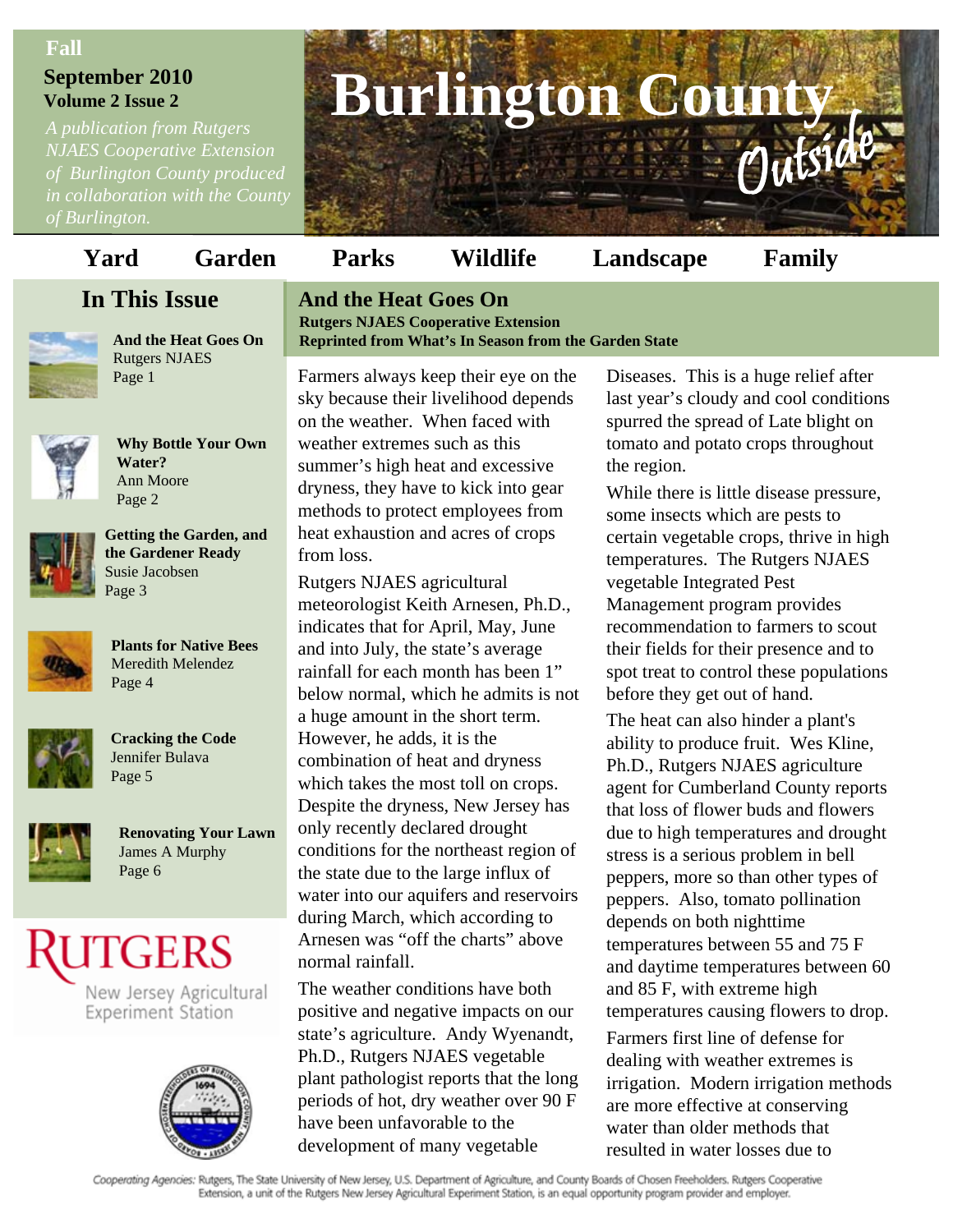#### **Benefits for the environment**:

Manufacturing plastic water bottles requires an estimated 47 million gallons of oil each year. In fact, 1.5 million barrels of oil are used annually in the production of plastic bottles. That's enough to fuel 100,000 cars for one year!

In addition, the water intended for bottling is often routed away from its natural source, removing it from small towns and farmers who rely on it for their livelihood.

The global distribution of bottled water creates yet another environmental hazard. The trucks, airplanes and boats on which the water travels consume even more fossil fuels, while simultaneously causing air pollution.

Although bottles made from PET are recyclable, the Container Recycling Institute estimates only 21% of plastic bottles are recycled in the United States. This fills up landfills with bottles that can take up to 1,000 years to biodegrade.

#### **Benefits for your wallet**:

Compared to the very affordable price of tap water, your bottled water costs you a bundle – sometimes up to 10,000 times more than your tap water. With prices ranging from \$5 to \$10 per gallon, bottled water costs more than gasoline! Bottled water is a \$100 billion a year industry, even though for a fraction of that price, everybody in the world could enjoy safe and clean drinking water.

#### **Benefits for your health:**

Most people believe that bottled water is healthier for you than tap water, but the opposite is often true. Tap water is rigorously tested by local, state, and federal environmental agencies.





Photo by Ohio State Extension

**Description:** Fall webworms produce a light gray web on various trees in late summer and early fall. Webworms will enclose leaves inside of their nests, unlike the tent caterpillars which make

smaller nests. Fall webworms were imported to Europe and Asia from the US and are considered pests there as well. Fall webworm larvae are hairy caterpillars with paired dark spots on each segment of its back. Their color can vary from reddish, to yellow to pale green. The larvae are about 1" long when mature. The adult form is a white moth with a wingspan of about 1.5 inches.

**Damage:** Fall webworms are unsightly, but rarely cause damage to trees due to their late season leaf feeding.

## *What bug is that?* **<b>***M Fall Webworm Fall Webworm Hyphantria cunea (Drury)*

**What to do:** Unsightly nests may be removed by pruning them out when they begin to form. Nests are easily crushed and should be disposed of in the trash. It is not recommended to burn them out of the trees. There are more than 80 species of parasites and predators of fall webworm caterpillars in North America. Wasps, birds, predatory stink bugs and parasitic flies and wasps are the largest consumers of fall webworm larvae. For more information visit: [http://ento.psu.edu/extension/factsh](http://ento.psu.edu/extension/factsheets/pdf/fallwebwm.pdf) [eets/pdf/fallwebwm.pdf](http://ento.psu.edu/extension/factsheets/pdf/fallwebwm.pdf)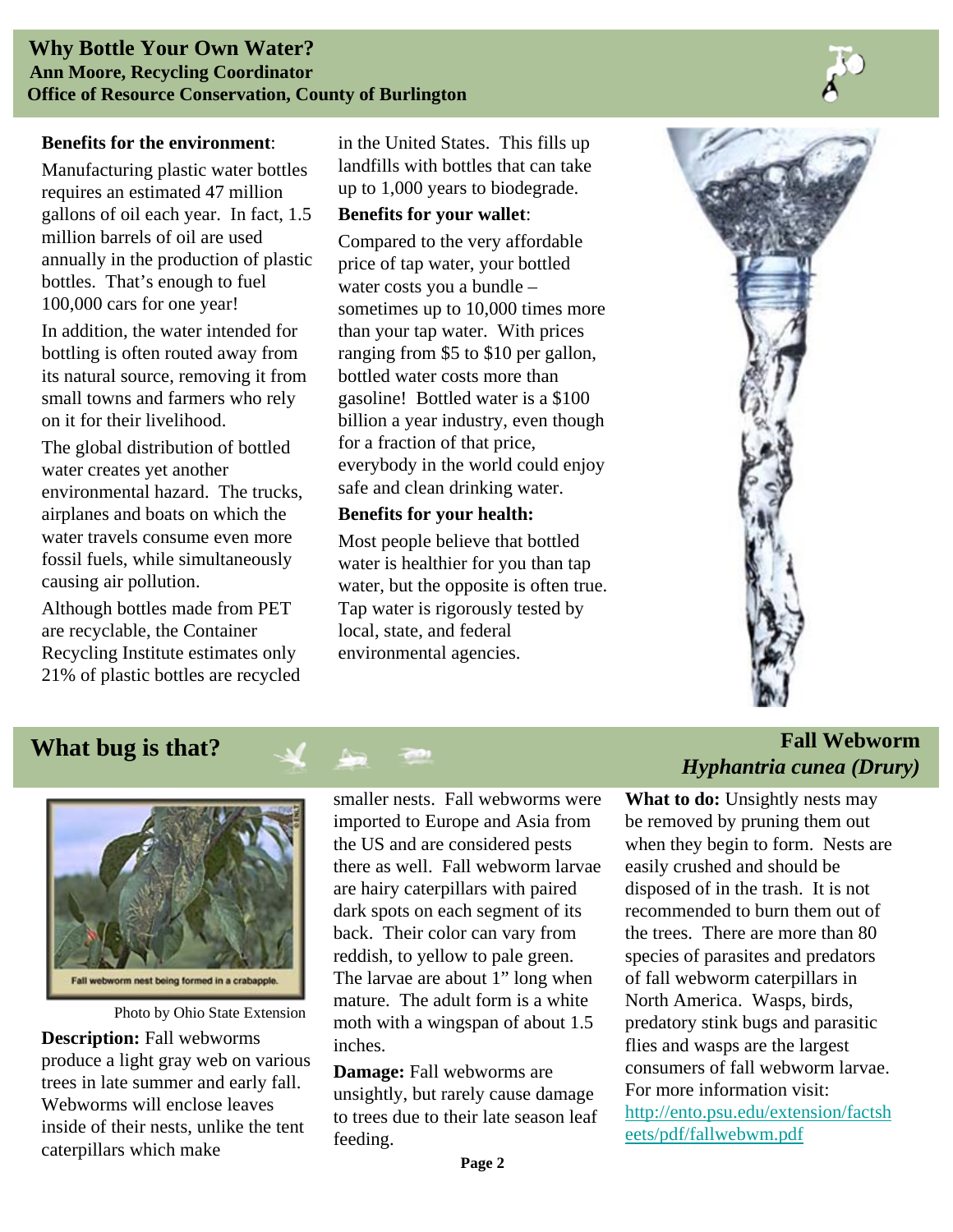

Gardeners love to garden. Things like digging in the soil to plant, watching seedlings come up, seeing the fruits (and vegetables) of our labors come into being are what inspire most of us. The sun, warm weather, gentle rains, and love of the outdoors fill our spirits and bring us joy. Winter brings just the opposite with cold weather, bleak skies, and a brown environment. To get the garden ready for the winter, we must first get ourselves ready to face the inevitable. To prepare for that eventual spring time joy, there are things we should be doing now.

The first step, and this is my favorite, is to contemplate the garden you have now. This should be done on a warm day when you can sit outside and look things over. Evaluate what worked well and what didn't work so well. Are there things that would look better if planted elsewhere? Are there plants that you are tired of? Make a plan for moving, replacing, or discarding plants. Remember that plant diversity can help keep down unwanted pests and plant diseases.

If you find spots where a new shrub or rose or other perennial could go, take yourself shopping. Many of the higher-end nurseries have fantastic sales in the fall with savings beyond 50 percent. Before purchasing check with the staff to be sure that the plant can be safely planted at this time of year. Many plants can be planted or transplanted as long as the ground is not frozen. Treat yourself to something wonderful!

While you are contemplating, determine what needs to be cleaned up and what tools you will need.

If you pull out weeds now, especially before they go to seed, you will be ahead of the game next year. Some weeds have seeds that stick themselves into your clothing. Try to get to these weeds as early as possible before the seeds are formed. However, if your clothing gets attacked by these seeds, usually washing them on the heavy-duty cycle will remove them.



Here is a checklist of tasks to use as a guideline to get your garden ready for winter:

□ Evaluate your garden and make a plan for changes.

 $\Box$  Transplant perennials, trees and shrubs as needed. The best time is when the leaves have started to change color and are beginning to fall to the ground.

 $\Box$  Cut off and discard in the trash any diseased foliage from evergreens, shrubs and other plants.

 $\Box$  Clear out the vegetable garden. Separate the healthy from diseased plant material. Put the healthy material in the compost and the diseased material in the trash.

 $\Box$  Gather and dry any seeds that you want to collect from your flower or vegetable garden.

 $\Box$  Plant bulbs. This can be done until the ground is frozen.

 $\Box$  Remove spent annuals by cutting them off at ground level. Leaving the roots in place will help improve the soil structure and cut down on weeds.

 $\Box$  Cut back perennials or leave them if there are attractive seed heads to provide winter interest.

□ Remove weeds. If there are seeds present, it is best to gently cut the seed heads off to reduce scattering. Then pull the weed out.

 $\Box$  Remove soil from clay pots and wash them out.

 $\Box$  Start a compost pile if you do not already have one. Add both green material such as grass clippings and plant parts and brown material such as leaves.

 $\Box$  Gather up gardening tools and clean the soil off. Rub them with an oiled cloth an put them away. Make a note of any tools that need to be replaced. Sharpen pruners and other cutting tools.

 $\Box$  Spread a mulch of leaves, bark or pine needles around plants to give them winter protection.

 $\Box$  Winterize your roses where necessary by mounding soil six to eight inches around the base of hybrid teas and other vulnerable plants. Light colored plants tend to be most vulnerable.

 $\Box$  Remember that a garden is a work in progress and not a finished product!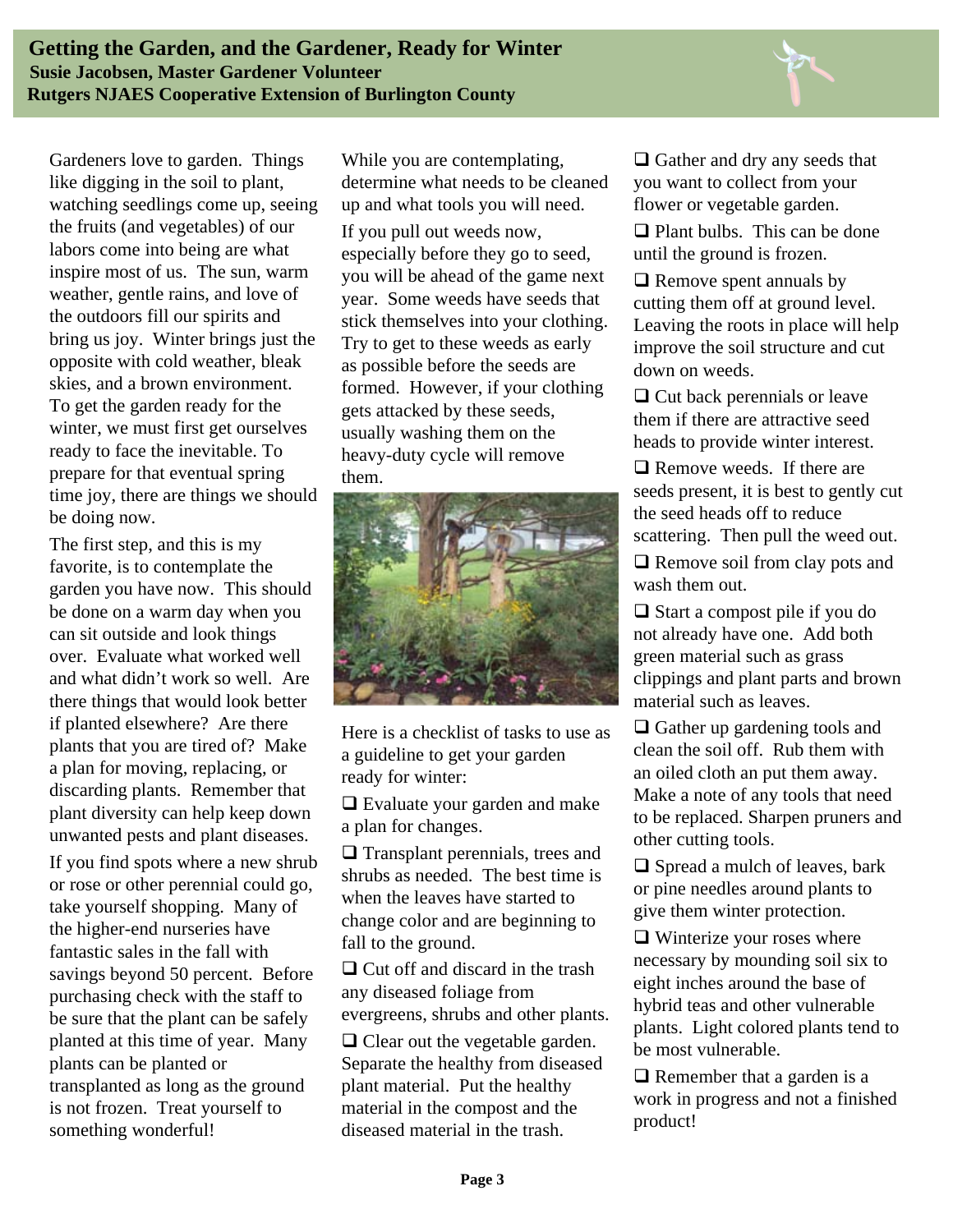#### **Plants for Our Native Bees Meredith Melendez, Horticulture Consultant Rutgers Cooperative Extension of Burlington County**



Often overlooked, native bees are an important component of plant pollination. They fill in where honeybee populations have been reduced, and ensure the pollination of our local fruit and vegetable plants,. Native plants are one of the

best sources of food for our native bee populations. Small and large gardens alike can offer food, nesting and young rearing sites for these insects. Here are some pointers and plant suggestions for planning a garden attractive to native bees.

#### **Tips for Attracting Native Pollinators**

•Use local native plants, they are often more attractive to native bees than non-native plants.

•Select plants with varying plant colors, bloom times, and flower shapes to suite the needs of various pollinators.

•When possible planting beds should include four feet in diameter clumps of one plant species.

## **Native Plants for Native Pollinators**

- Azalea *Rhododendron*
- Bee balm *Monarda*
- Blueberry *Vaccinium*
- Boneset *Eupatorium*
- Goldenrod *Solidago*
- Lobelia *Lobelia*
- •Meadowsweet *Spirea*
- •Milkweed *Asclepias*
- •Serviceberry *Amelanchier*
- •Sneezeweed Helenium

| •Sunflower              | <b>Helianthus</b> |
|-------------------------|-------------------|
| •Turtlehead             | <i>Chelone</i>    |
| ·Wild geranium Geranium |                   |
| .Wild indigo Baptisia   |                   |
| •Wild mint              | Mentha            |

•Willow *Salix*

#### **Non-native Garden Plants Attractive to Native Pollinators**

| •Basil            | Ocimum    |
|-------------------|-----------|
| $\bullet$ Catmint | Nepeta    |
| $\sim$ Cosmos     | Cosmos    |
| •Lavender         | Lavendula |
| •Russian sage     | Perovskia |
| $-Squill$         | Scilla    |



**Halictus confusus Image source: Rachel Winfree, Rutgers**



**Lasioglossum (Dialictus) Image source: Karl Volkman bugguide.net**



**Bombus impatiens Image source: Rachel Winfree, Rutgers**

#### **Meredith Melendez**

Horticulture Consultant Rutgers NJAES Cooperative Extension of Burlington County burlingtonmg@njaes.rutgers.edu (609) 265 5050

**Jersey Fresh Information Exchange** What's In Season [www.njfarmfresh.rutgers.edu](http://www.njfarmfresh.rutgers.edu/)

#### **Ann Moore**

Recycling Coordinator Division of Solid Waste Management of Burlington County skonan@co.burlington.nj.us (609) 499 1001

**Susie Jacobsen** Rutgers Master Gardener Rutgers NJAES Cooperative Extension of Burlington County

> **Jennifer Bulava Naturalist** Resource Conservation Office of Burlington County jbulava@co.burlington.nj.us

(609) 265 5068 **James A. Murphy, Ph.D.** Turfgrass Speacialist Rutgers NJAES Cooperative Extension



Storm drains carry rain water, along with litter from our streets, directly into the nearest creek or river. Cigarette filters are litter too! Use an ash cup in your car, and a trash can along the street, when you walk.

#### **Page 4**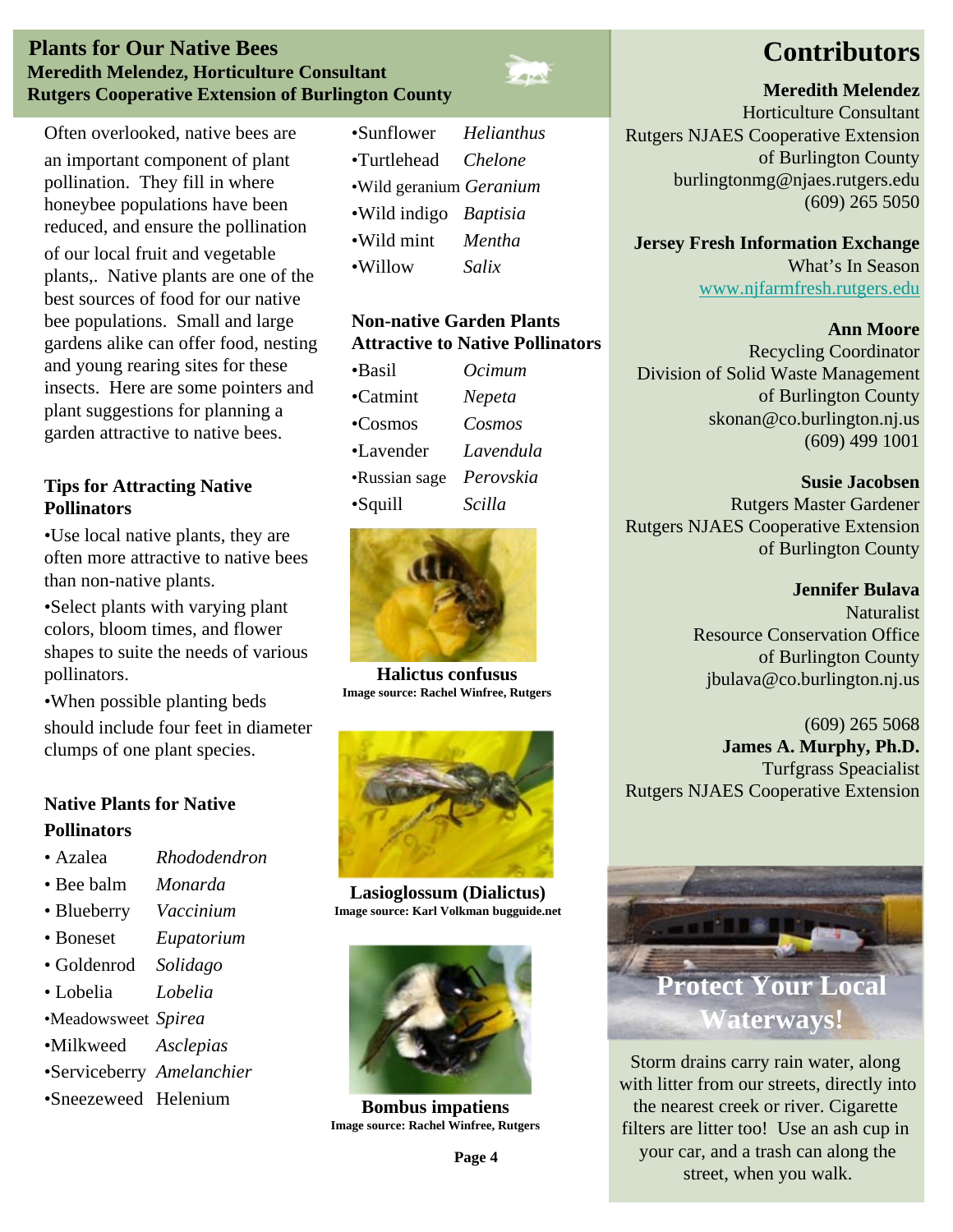#### **Cracking the Code: The Secret Language of Plants Jennifer Bulava, County Naturalist Division of Parks, County of Burlington**

When we think of plants, we don't think of them as communicating at all. They generally stay in one place, don't make noise, and go about their business of flowering and setting seed. However, taking a much closer look at flowers can open up an entire hidden world that is more complicated than one ever imagined. "Because we appreciate the colors, forms and fragrances of some flowers, we think we have gotten the message. In fact, much of the communication between plants and animals is easily missed, the code broken only by botanists and ecologists devoted to deciphering information intended for insects and birds." states Bob Fulcher of Tennessee State Parks. Indeed there is an incredible amount of communication going on between a plant and the animal pollinator it depends on.

Eighty percent of the world's flowering plants are pollinated by animals, mostly by insects, birds and bats. The remaining twenty percent are essentially windpollinated. Wind pollinated flowers are plain, greenish colored, and we are likely to walk right past them without even noticing them. The pollen they produce is copious and the cause of our allergies (pine and oak trees, grasses, ragweed, etc.). Animal-pollinated flowers, by contrast, have bright colors, patters and scents that are definitely noticeable to both us and their intended pollinators.

Take for instance, an iris: beautiful colors, with contrasting color near the reproductive parts and colored streaks/lines. These patterns help direct the bee to the place where pollination would occur and where the bees need to go for food.

The color, scent, and structure of flowers are also specific to the proper types of pollinators they attract. A great example is with red flowers: these are most visible to birds, they usually have no scent (birds have no sense of smell) and have a long tubular structure for a bird's beak to fit inside perfectly. A bee sees in a completely



different color spectrum than a bird or human and instead would look for flowers that are white, yellow, or violet, have a sweet smell indicating a nectar source, and have a lip for landing on. Flowers are not pretty colors, patterns and pleasant smells for us – it is all about the pollinators to not waste pollen that won't be transferred to the same species, some flowers hold nectar in such a way that only one kind of insect has access to it. These plants have amazing strategies for attracting the proper pollinator. However this can be a huge disadvantage and indeed a death sentence for the plant if something happens to that one species of pollinator. This situation has already happened in multiple places around the world as pollinators, especially certain bees, become extinct.

Join me for my new PowerPoint presentation on the Secret World of Plants and Pollinators, part of my Tuesday Talks. More details are listed below!

**Cracking the Code** Learn more about the secret world of plants an pollination November 9<sup>th</sup>, 10:00 a.m. Rutgers Cooperative Extension of Burlington County 2 Academy Drive, Westampton Registration required, 609 265 5858

#### **Fall Foliage Nature Walks**

Join us for a beautiful autumn walk through the woods to learn and appreciate the diversity of native trees. Dress for the weather. Rain cancels. **Registration required due to lack of parking. Please call 609-265-5858.**

**Saturday, October 16, 10:00am Crystal Lake Park**. Call for directions. **Registration Required**.

*Please note:* Trails are very steep in sections and not recommended for inexperienced hikers. Please wear proper shoes for hiking! **Sunday, October 24, 3:00pm Smith's Woods section of Smithville Park**. Registration suggested. Meet at the kiosk at East Railroad Ave. parking lot. Flat trail allows for easy walking, but does include some steps.

#### **Autumn children's program – Leaf Hunt**

#### **Smith's Woods Area, Smithville Park Thursday, November 4** *(Rain date: Friday November 5)* **10:00am**

Schools are closed for the teacher's convention, but the County Parks are always open! Take a short walk on the red trail to look for different types of leaves that have fallen to the ground. Collect your favorite ones, then learn what tree they belong to. Afterwards, students will do a leaf rubbing that they can take with them. Bring a bag to collect leaves in.

Meet at Smith's Woods main parking lot on East Railroad Ave. near picnic area and restrooms. Children must be accompanied by an adult. Parents/guardians should be prepared to stay for the duration of the event (typically an hour to an hour and a half). **Please call 609-265-5858 to register so that we have enough materials for everyone.**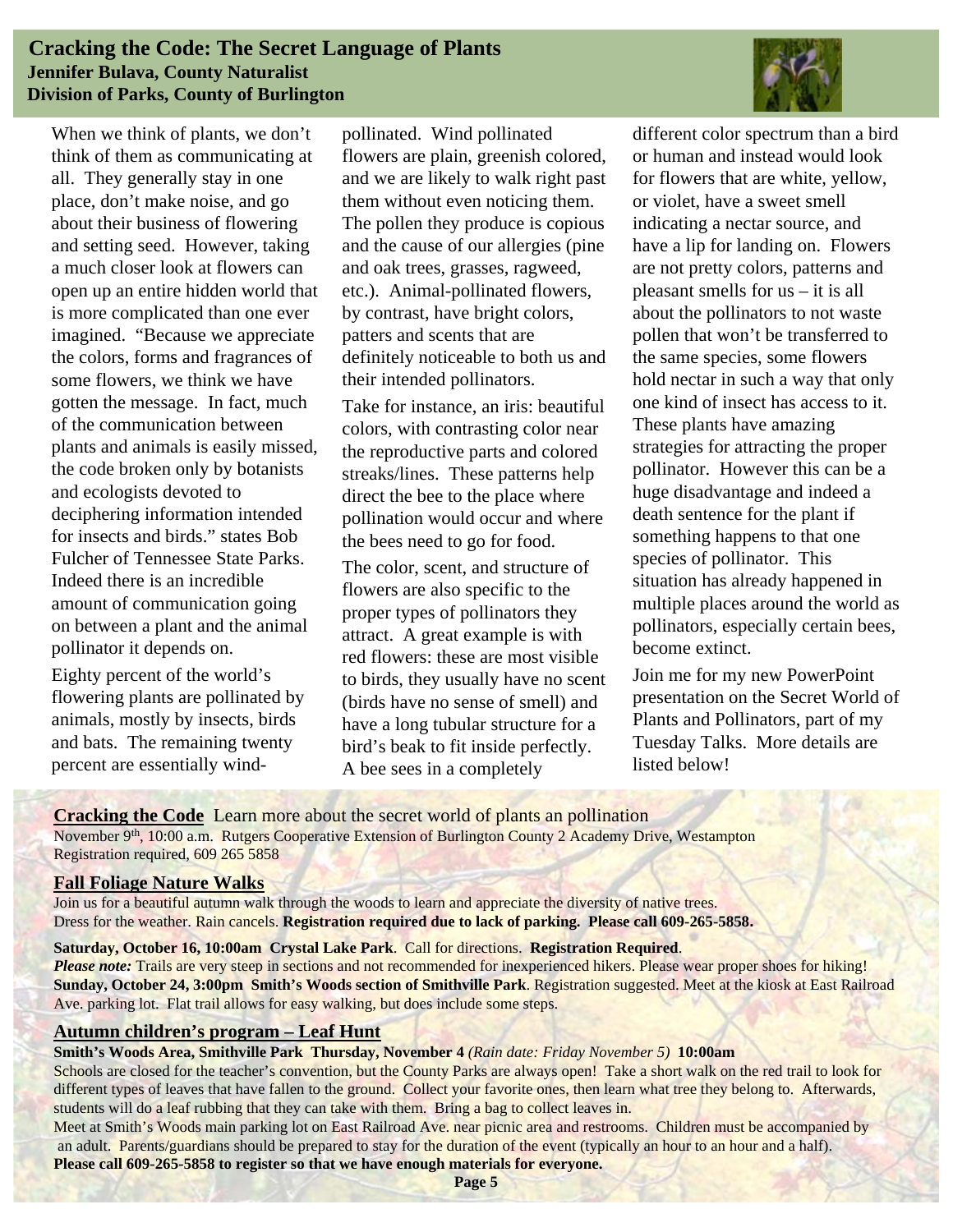# **What is in season now?**

| <b>Apples</b>      |
|--------------------|
| <b>Grapes</b>      |
| <b>Raspberries</b> |
| <b>Beets</b>       |
| <b>Broccoli</b>    |
| <b>Cabbage</b>     |
| <b>Cauliflower</b> |

**Apples Eggplant Grapes Lettuce Okra Peppers Broccoli Potatoes Pumpkins Cauliflower Tomatoes**

For more information visit: http://www.njfarmfresh.rutgers.edu



# **Visit: www.cocorahs.org**

**Volunteers working together to measure the precipitation across the nation!**

**…And the Heat** continued from page 1 evaporation. Jack Rabin, Rutgers NJAES associate director for farm services notes that modern center pivot, low pressure irrigation systems use drop nozzles which sprays the water straight down onto the plant, with little water lost in the air. This type of irrigation can also cool plants off, but does increase conditions conducive to disease. Drop or trickle irrigation, efficiently applies water to the root zone, resulting in even less evaporation. Rabin points out that the costs of irrigation are not cheap. Simply in terms of energy costs in the US, 6% of all farm expenses are related to running pumps for irrigation. Despite the consequences of excessive heat and dryness, Wes Kline points out that growers would rather have dry warm weather than rainy or

rainy and cold weather. Under those conditions there are more disease problems. And, Kline reveals another benefit: hot weather will increase sugar in some crops like tomatoes, watermelon, muskmelon, etc. as long as growers have sufficient water to keep the crops growing at a normal rate. The same holds true for Jersey peaches. Jerome Frecon, Rutgers NJAES agriculture agent for Gloucester County reports that this year's peach crop is also sweeter than usual, and the warm weather was also responsible for the crop ripening two weeks earlier than usual.

So, if you are looking for an intense sweet experience, visit a local farm stand and get them while they're hot!

For more information on the Jersey Fresh Information Exchange visit: http://www.njfarmfresh.rutgers.edu



# **Events**

**Backyard Composting Workshop** September 25<sup>th</sup> 10:00 or 11:30 Rutgers NJ EcoComplex Free event, registration required 609 499 1001 x271 www.co.burlington.nj.us/pages/events.aspx

## **Bringing Veggies to the Table**

September 30<sup>th</sup> 6:00 p.m. Rutgers Cooperative Extension of Burlington County \$3 per person, registration required 609 265 5051 www.co.burlington.nj.us/pages/events.aspx

#### **A Gathering of Gardeners**

October 9th 8:30 a.m. to 3:30 p.m. Medford Leas \$35, includes lunch. Registration required 609 654 3527

#### **Pinelands Discovery Festival**

October 10th, 11:00 - 4:00 Historic Whitesbog Village \$7 per car 609 893 1765

#### **Annual Cranberry Festival**

October 16th, 9:00 – 4:00 Downtown Chatsworth 609 726 9237

### **Fall Sky Watch**

October 30, 6:00 p.m. to 11:30 p.m. Franklin Parker Preserve, Chatsworth 908 234 1225

#### **Botanical Mis-Adventures in the NJ Pine Barrens**

October 30<sup>th</sup>, 11:00 a.m. Rarefind Nursery, Jackson \$5 per person, registration required 732 833 0613

### **Tea Seminar: Drink to Your Health**

November 5<sup>th</sup>, 10:30 a.m. Rutgers Cooperative Extension of Burlington County \$5 per person, registration required 609 265 5051 www.co.burlington.nj.us/pages/events.aspx

# **America Recycles Day: Open House**

November 14<sup>th</sup> 10:00 – 3:00 Robert Shinn Recycling Center Free event! www.co.burlington.nj.us/pages/events.aspx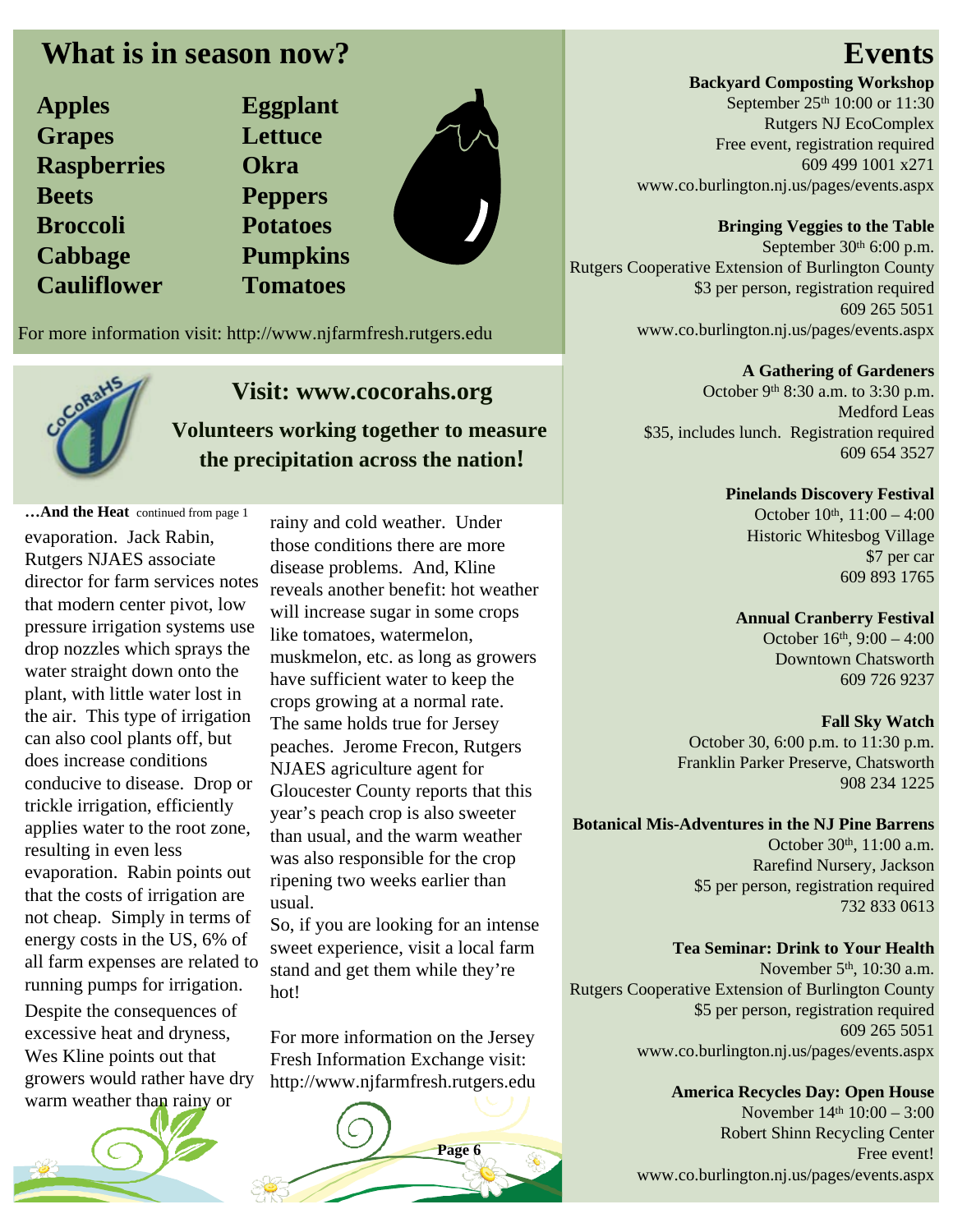#### **Renovating Your Lawn James A. Murphy, Ph.D. Extension Specialist in Turfgrass Management Rutgers NJAES Cooperative Extension**

Lawn areas which become unattractive and disappointing in performance generally contain a sparse and an unhealthy stand of lawn grasses. Also, an infestation of weeds is characteristic of these areas. There are many potential factors for these conditions. When a lawn has adequate soil drainage and a relatively smooth contour, renovation can correct unfavorable conditions such as: 1) Sparse and uneven stand of desirable lawn grasses, 2) Infestation of undesirable broadleaf and grassy weeds, 3) Improper soil pH, 4) Low fertility, 5) Minor discrepancies in grade, 6) Soil surface compaction, 7) Excessive thatch accumulation, and 8) General neglect.



When considering improvement of a lawn area, specific renovation procedures are determined by:

• Identifying the factor or factors which contributed to a failure of the lawn. If corrective steps are not taken, the net result may be an exercise in futility.

• Evaluating the condition of the lawn in question to determine the most effective procedure. Specific steps for renovating should be based on the condition of the lawn and problems needing attention. Specific steps for less than 30 percent desirable lawn

grasses are present with thatch layer less than 1 inch:

1. Submit a representative sample of soil for determination of soil pH and nutrient status.

2. Apply glyphosate according to directions and all precautions on the container. Glyphosate, a nonselective herbicide, will effectively eradicate plant growth in the treated area. Retreat areas which do not show complete eradication after 10 days.

3. Mow closely – set the mower at  $\frac{3}{4}$ to 1 inch.

4. Fill small isolated depressions in grade with high quality topsoil.

5. Apply lime based on a soil test.

6. Spread fertilizer based on a soil test. Nitrogen should be applied at 1 pound per 1000 square feet.

7. Dethatch and/or aerify with a machine specifically developed for this purpose. Adjust the rotating blades to penetrate completely through the thatch layer and at least  $\frac{1}{2}$  inches into the soil. Coring holes should have a maximum spacing of 3 inches.

8. Seed with a high-quality turfgrass mixture adapted to the intended use and expected level of maintenance.

9. Drag the area with a steel door mat or a piece of cyclone fence when loose thatch material on the surface is relatively dry. Rake excessive thatch from the surface.

10. Water thoroughly. Light frequent watering (daily) may be continued to hasten germination and establishment of newly seeded lawn grasses.

Late summer to early fall is the most appropriate season for this

procedure. Early spring is the next **Page 7**

best choice. In the spring, however, success is usually more difficult. An increased weed problem, particularly crabgrass, can be expected from renovation in the spring.

Rutgers Cooperative Extension recomends fine fescue grass seed. Fine fescue is a cool-season grass that grows well under low maintenance situations and is adapted to dry infertal soils. Fine fescues can often be found in grass seed mixes.

More information on lawn establishment can be found in Rutgers Cooperative Extension publication FS 584, *Seeding Your Lawn* and publication FS 688, *Fine Fescues.* These fact sheets and others can be obtained at your local Cooperative Extension office or online at:

<http://www.njaes.rutgers.edu/pubs/>



Join in for a game of croquet at **Arts in the Park!** Play in the rose garden at the Smithville Mansion. Sunday, September 26<sup>th</sup> 11, 12, 1, 2, 3, and 4.